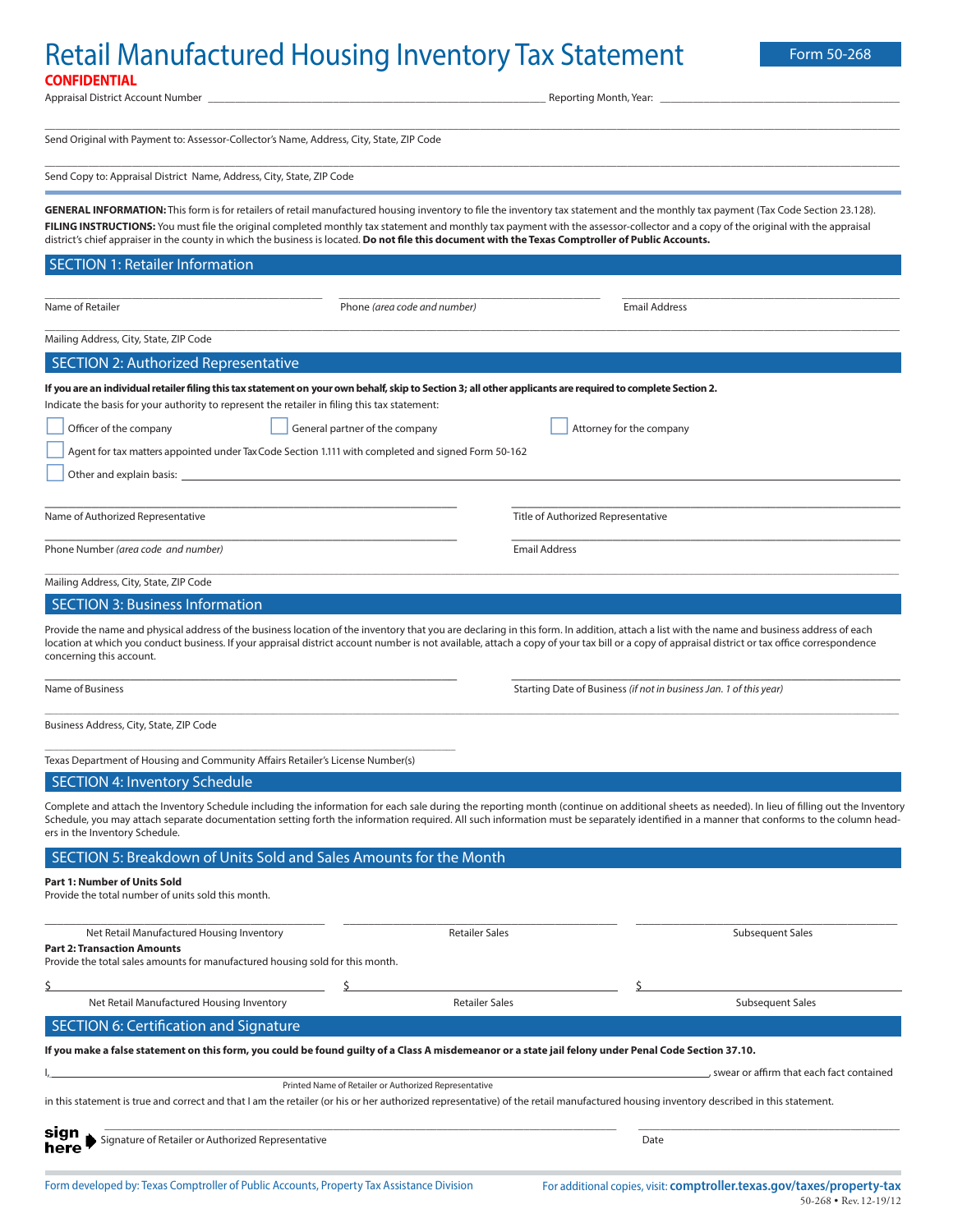| Date of<br>Sale            | Model<br>Year | Make | Unit of Manufacturing Housing Identification/Serial Number | Purchaser's<br>Name | Type of<br>Sale | Sales<br>Price | Unit<br>Property Tax |  |
|----------------------------|---------------|------|------------------------------------------------------------|---------------------|-----------------|----------------|----------------------|--|
|                            |               |      |                                                            |                     |                 |                |                      |  |
|                            |               |      |                                                            |                     |                 |                |                      |  |
|                            |               |      |                                                            |                     |                 |                |                      |  |
|                            |               |      |                                                            |                     |                 |                |                      |  |
|                            |               |      |                                                            |                     |                 |                |                      |  |
|                            |               |      |                                                            |                     |                 |                |                      |  |
|                            |               |      |                                                            |                     |                 |                |                      |  |
|                            |               |      |                                                            |                     |                 |                |                      |  |
|                            |               |      |                                                            |                     |                 |                |                      |  |
|                            |               |      |                                                            |                     |                 |                |                      |  |
|                            |               |      |                                                            |                     |                 |                |                      |  |
|                            |               |      |                                                            |                     |                 |                |                      |  |
|                            |               |      |                                                            |                     |                 |                |                      |  |
|                            |               |      |                                                            |                     |                 |                |                      |  |
|                            |               |      |                                                            |                     |                 |                |                      |  |
|                            |               |      |                                                            |                     |                 |                |                      |  |
|                            |               |      |                                                            |                     |                 |                |                      |  |
|                            |               |      |                                                            |                     |                 |                |                      |  |
|                            |               |      |                                                            |                     |                 |                |                      |  |
|                            |               |      |                                                            |                     |                 |                |                      |  |
|                            |               |      |                                                            |                     |                 |                |                      |  |
|                            |               |      |                                                            |                     |                 |                |                      |  |
|                            |               |      |                                                            |                     |                 |                |                      |  |
| <b>Total Unit Property</b> |               |      |                                                            |                     |                 |                |                      |  |
| Tax this Month             |               |      |                                                            |                     |                 |                |                      |  |

### Unit Property Tax Factor Used\*

×

\*Contact either the county tax assessor-collector or appraisal district for the current unit property tax factor. The unit property tax factor is calculated by dividing the aggregate tax rate by 12. If the aggregate tax ra valuation, divide by \$100 and then divide by 12. It represents one-twelfth rate at the location where the inventory is located on Jan. 1 of the current year.

## **Retail Manufactured Housing Inventory Tax Statement Form 50-268** SECTION 4: Inventory Schedule (Continued)